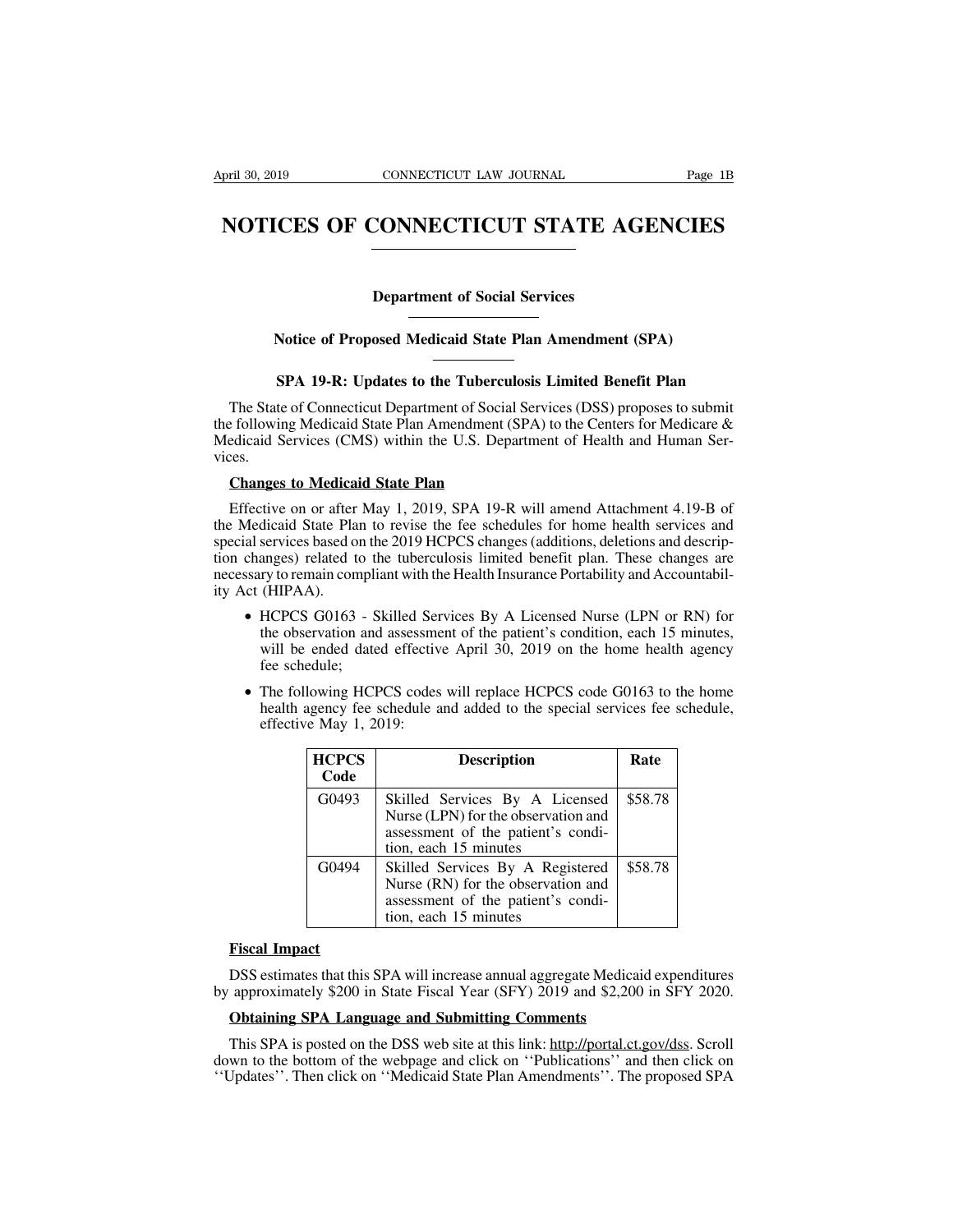Page 2B<br>
CONNECTICUT LAW JOURNAL<br>
may also be obtained at any DSS field office or the Town of Vernon Social Services<br>
Department, or upon request from DSS (see below). Page 2B<br>
CONNECTICUT LAW JOURNAL<br>
may also be obtained at any DSS field office or the Town of<br>
Department, or upon request from DSS (see below).<br>
To request a copy of the SPA from DSS or to send comme

EXECTIVE SOFTIGHT CONNECTICUT LAW JOURNAL April 30, 2019<br>ay also be obtained at any DSS field office or the Town of Vernon Social Services<br>partment, or upon request from DSS (see below).<br>To request a copy of the SPA from D Example 2B<br>
EXAMPLE 10 LAW JOOKNAL THAT APPEN 30, 2019<br>
may also be obtained at any DSS field office or the Town of Vernon Social Services<br>
Department, or upon request from DSS (see below).<br>
To request a copy of the SPA fr may also be obtained at any DSS field office or the Town of Vernon Social Services<br>Department, or upon request from DSS (see below).<br>To request a copy of the SPA from DSS or to send comments about the SPA, please<br>email: <u>P</u> may also be obtained at any DSS field office or the Town of Vernon Social Services<br>Department, or upon request from DSS (see below).<br>To request a copy of the SPA from DSS or to send comments about the SPA, please<br>email: <u>P</u> may also be obtained<br>Department, or upor<br>To request a copy<br>email: <u>Public Comm</u><br>Medical Policy Unit,<br>860-424-5067). Plea<br>Benefit Plan''.<br>Anyone may sen To request a copy of the SPA from DSS or to send comments about the SPA, please<br>nail: <u>Public.Comment.DSS@ct.gov</u> or write to: Department of Social Services,<br>edical Policy Unit, 55 Farmington Avenue, 9th Floor, Hartford, C To request a copy of the SPA from DSS or to send comments about the SPA, please email: Public.Comment.DSS@ct.gov or write to: Department of Social Services, Medical Policy Unit, 55 Farmington Avenue, 9th Floor, Hartford, C

Exase Ference SPA 19-R: Opdates to the Tuberculosis L<br>
nd DSS written comments about this SPA. Written con<br>
DSS at the above contact information no later than May 15<br>
DEPARTMENT OF SOCIAL SERVICES Anyone may send DSS written comments about this SPA. Written comments<br>to be received by DSS at the above contact information no later than May 15, 2019.<br>**DEPARTMENT OF SOCIAL SERVICES**<br>Notice of Intent to Renew the Persona

**INDEPARTMENT OF SOCIAL SERVICES**<br> **In accordance with the provisions of section 17b-8 of the Connecticut General**<br> **In accordance with the provisions of section 17b-8 of the Connecticut General**<br>
atutes, notice is hereby **STATE ASSECT ALSERVICES**<br>
Notice of Intent to Renew the Personal Care Assistant Medicaid Waiver<br>
In accordance with the provisions of section 17b-8 of the Connecticut General<br>
Statutes, notice is hereby given that the Com Notice of Intent to Renew the Personal Care Assistant Medicaid Waiver<br>In accordance with the provisions of section 17b-8 of the Connecticut General<br>Statutes, notice is hereby given that the Commissioner of the Department o Notice of Intent to Renew the Pe<br>
—<br>
In accordance with the provisions<br>
Statutes, notice is hereby given that the<br>
Services intends to renew the Persona<br>
to add three additional services.<br>
The services being added are agen In accordance with the provisions of section 17b-8 of the Connecticut General<br>atutes, notice is hereby given that the Commissioner of the Department of Social<br>rvices intends to renew the Personal Care Assistant (PCA) waive In accordance with the provisions of section 17b-8 of the Connecticut General<br>Statutes, notice is hereby given that the Commissioner of the Department of Social<br>Services intends to renew the Personal Care Assistant (PCA) w In accordance with the provisions of section 17b-8 of the Connecticut Gen<br>Statutes, notice is hereby given that the Commissioner of the Department of So<br>Services intends to renew the Personal Care Assistant (PCA) waiver an

rvices intends to renew the Personal Care Assistant (PCA) waiver and proposes add three additional services.<br>The services being added are agency based Personal Care Assistant (PCA), Mental ealth Counseling and Adult Day He to add three additional services.<br>
The services being added are agency based Personal Care Assistant (PCA), Mental<br>
Health Counseling and Adult Day Health. The addition of agency based PCA will<br>
offer a choice for particip The services being added are agency based Personal Care Assistant (PC)<br>Health Counseling and Adult Day Health. The addition of agency base<br>offer a choice for participants between agency and self-directed service<br>A complete

ealth Counseling and Adult Day Health. The addition of agency based PCA will<br>fer a choice for participants between agency and self-directed services.<br>A complete text of the waiver amendment is available, at no cost, upon r offer a choice for participants between agency and self-directed services.<br>A complete text of the waiver amendment is available, at no cost, upon request<br>to the Community Options Unit, Department of Social Services, 55 Far A complete text of the waiver amendment is available, at no cost, upon request<br>to the Community Options Unit, Department of Social Services, 55 Farmington<br>Ave., Hartford, Connecticut 06106; email: shirlee.stoute@ct.gov.<br>Al Kathy.a.bruni@ct.gov. Franciscon and concerns regarding<br>
State publication of this notic<br>
Options Unit, 55 Farmington<br>
State of Connecticut<br>
ard of Examiners for Physi inted within 30 days of the publication of this notice to the Department of Services, Community Options Unit, 55 Farmington Ave., Hartford or to be being between the state of Connecticut<br> **Connecticut**<br> **Connecticut State** 

# State of Connecticut<br>
Connecticut State Board of Examiners for Physical Therapists<br>
Notice of Declaratory Ruling Proceeding<br>
Pursuant to Conn. Gen. Stat. § 4-176, the Connecticut State Board of Examiners

State of Connecticut<br>
Connecticut State Board of Examiners for Physical Therapists<br>
Notice of Declaratory Ruling Proceeding<br>
Pursuant to Conn. Gen. Stat. § 4-176, the Connecticut State Board of Examiners<br>
Physical Therapis For Physical Therapists<br> **Kotice of Declaratory Ruling Proceeding**<br> **Rursuant to Conn. Gen. Stat. § 4-176, the Connecticut State Board of Examiners**<br>
for Physical Therapists hereby gives notice of its intention to issue a **Example 18 Alternative Connection**<br>Pursuant to Conn. Gen. Stat. § 4-176, the Connecticut State Board of Examiners<br>for Physical Therapists hereby gives notice of its intention to issue a declaratory<br>ruling on the request f **Notice of**<br>
Pursuant to Conn. Gen. State<br>
for Physical Therapists here<br>
ruling on the request for decla<br>
on the following issue:<br> **1. Is acupuncture, as defectively**<br>
the sector Pursuant to Conn. Gen. Stat. § 4-176, the Connecticut State Board of Examin<br>
Physical Therapists hereby gives notice of its intention to issue a declarate<br>
ing on the request for declaratory ruling filed by the Department for Physical Therapists hereby gives notice of its intention to issue a declaratory<br>ruling on the request for declaratory ruling filed by the Department of Public Health<br>on the following issue:<br>**1.** Is acupuncture, as defi **2.** Is dry needling\*, provided that the practitioner is trained and competent to do so, within the scope of practice of a physical therapists?<br> **2.** Is dry needling\*, provided that the practitioner is trained and competen

- 
- **the solution of the solution of the solution** of such a decident of public Health is following issue:<br> **Is acupuncture, as defined in Section 20-206aa(3) of the General Stat-**<br> **Is acupuncture, as defined in Section 20-20** defined in Section 20-206aa(3) of the General Stature, as defined in Section 20-206aa(3) of the sope of practice of a physical theral Is dry needling<sup>\*</sup>, provided that the practitioner is trent to do so, within the scope o